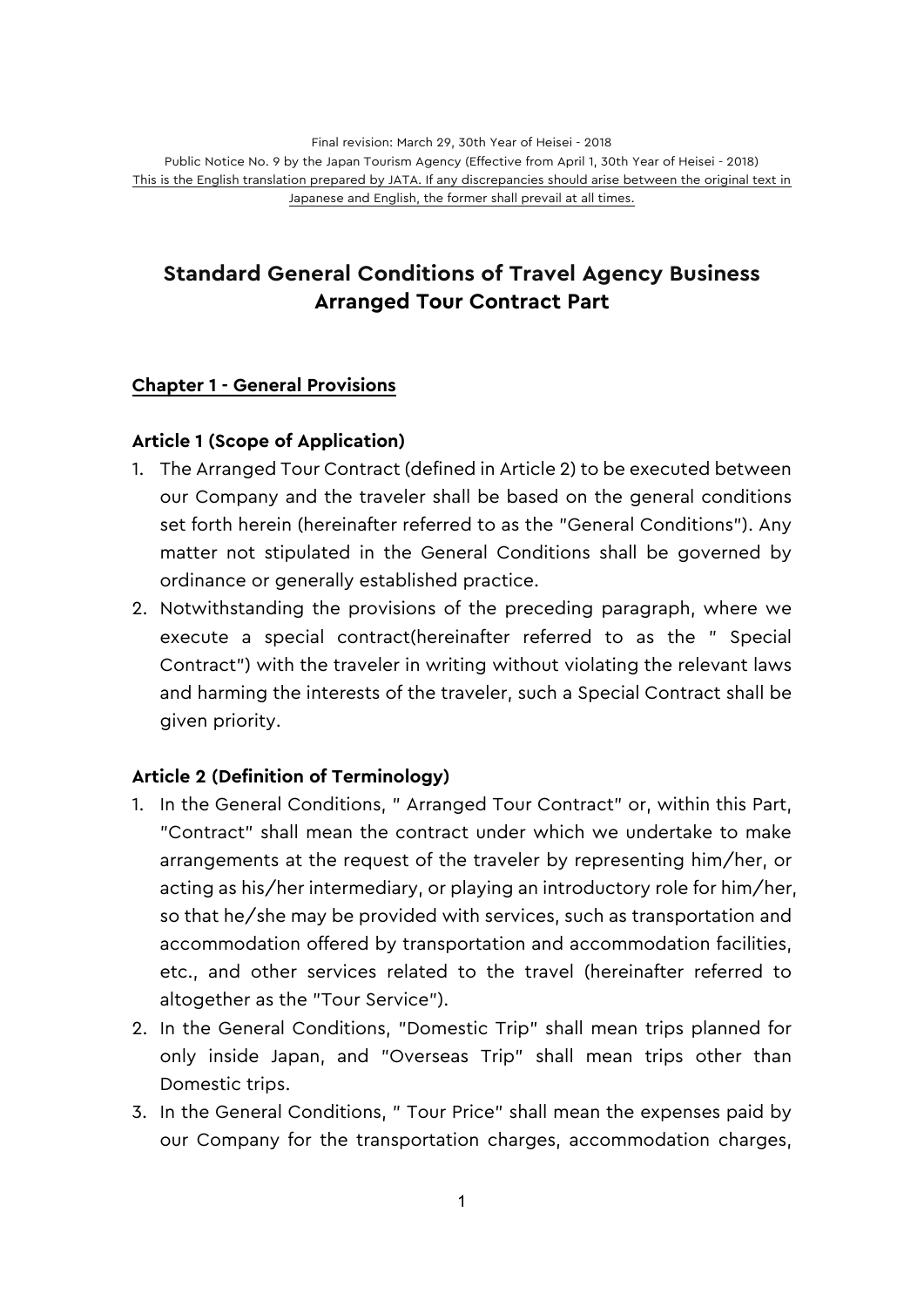and other expenses payable to the transportation and accommodation facilities, etc., to arrange the Tour Service, and, in addition, the handling charge of the Tour Service that is set by us (excluding handling charges for alteration and cancellation procedures).

- 4. In this Part, "Communication Contract" shall mean the Arranged Tour Contract, which is executed between us and the card member of the credit card company affiliated with our Company (hereinafter referred to as the "Affiliated Company"), by subscription through telephone, mail, facsimile, or other means of communication, subject to prior consent of the traveler to the effect that the claims or obligations held by us, such as those in regard to the Tour Price, etc., under the Arranged Tour Contract are settled on or after the due date of those claims or obligations according to the separately provided card membership rules of the Affiliated Company and also subject to payment of the Tour Price, etc. by the method specified in Article 16, paragraph 2 or paragraph 5.
- 5. In this Part, "Electronic Consent Notice" shall mean a notice issued in acceptance of the subscription for a contract and transmitted by means of transmission, among the methods utilizing information-communication technologies, via telecommunication lines connecting the computer, facsimile, telex or telephone (hereinafter referred to as the "Electronic Computer, etc.") being used by us with the Electronic Computer, etc. being used by the traveler.
- 6. In the General Conditions, "Date Card Used" shall mean the date when the traveler or our Company is obligated to pay the Tour Price, etc. or execute the refundable liability pursuant to the Arranged Tour Contract.

#### **Article 3 (Termination of Liability for Arrangements)**

When we have made arrangements for the Tour Service with the care of a good manager, the fulfillment of our liability based on the Arranged Tour Contract shall terminate. Therefore, even if contracts are not executed with transportation and accommodation facilities, etc. due to such causes as capacity fully filled, shutdown, inappropriate condition, etc., when we have fulfilled our obligations, the traveler will be required to pay to us the handling charge of the Tour Service set by us (hereinafter referred to as the "Handling Charge"). Where a Communication Contract has been executed, the Date Card Used will be the date on which we inform the traveler that we have not been able to execute a contract with the transportation and accommodation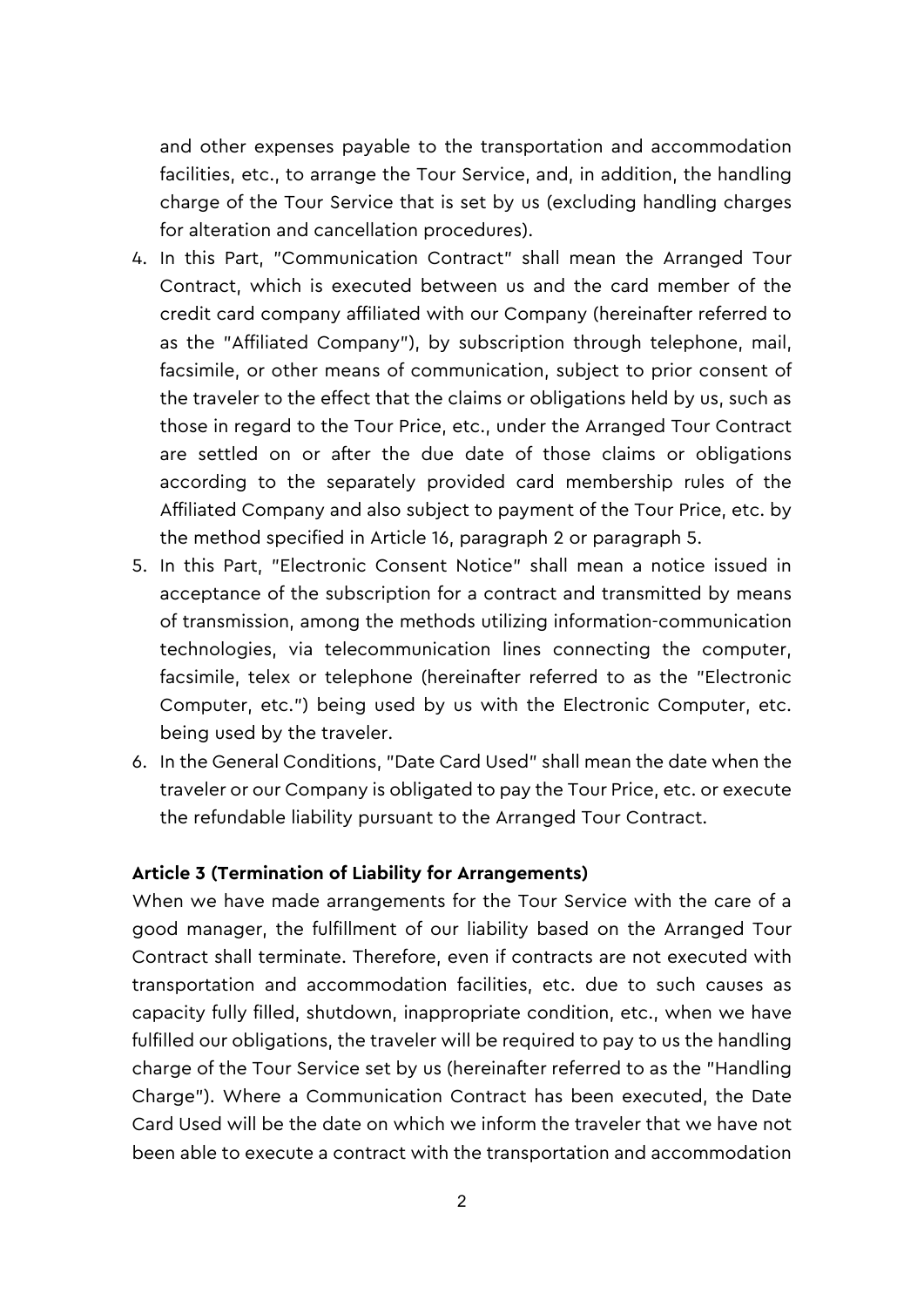facilities, etc. to provide Tour Services.

### **(Reservation Agents)**

### **Article 4**

We may engage other travel agents, professional arrangers, or other helpers inside and outside Japan in order to have them make arrangements iI1 whole or iI1 part on our behalf to implement the Arranged Tour Contract.

### **Chapter 2 - Execution of the Contract**

### **Article 5 (Subscription for the Contract)**

- 1. The traveler who intends to execute an Arranged Tour Contract with us will be required to fill in specified particulars on the application form prescribed by us and submit it to us together with the subscription fee that we have separately specified (hereinafter referred to as the "Application Fee").
- 2. Notwithstanding the provision of the preceding paragraph, the traveler who intends to execute a Communication Contract with us will be required to notify us of his / her membership number and the content of the Tour Service to be subscribed.
- 3. The Application Fee specified in paragraph 1 will be treated as part of the money payable to us by the traveler, such as the Tour Price or cancellation fee.

### **Article 6 (Refusal of the Execution of the Contract)**

We may not agree to execute an Arranged Tour Contract in any one of the following cases:

- a. Where the Communication Contract is intended to be executed, and the traveler is unable to settle, in whole or in part, the liability related to his or her Tour Price, etc. as stipulated in the card membership rules of the Affiliated Company. Such reasons may be due to, but not limited to, the credit card as held by the traveler in question, being found to be invalid;
- b. Where the traveler is recognized as a gang member, an associate gang member, a person or a company related to crime syndicates, a corporate racketeer or any other antisocial forces;
- c. Where the traveler made a demand to us using forceful behaviors, made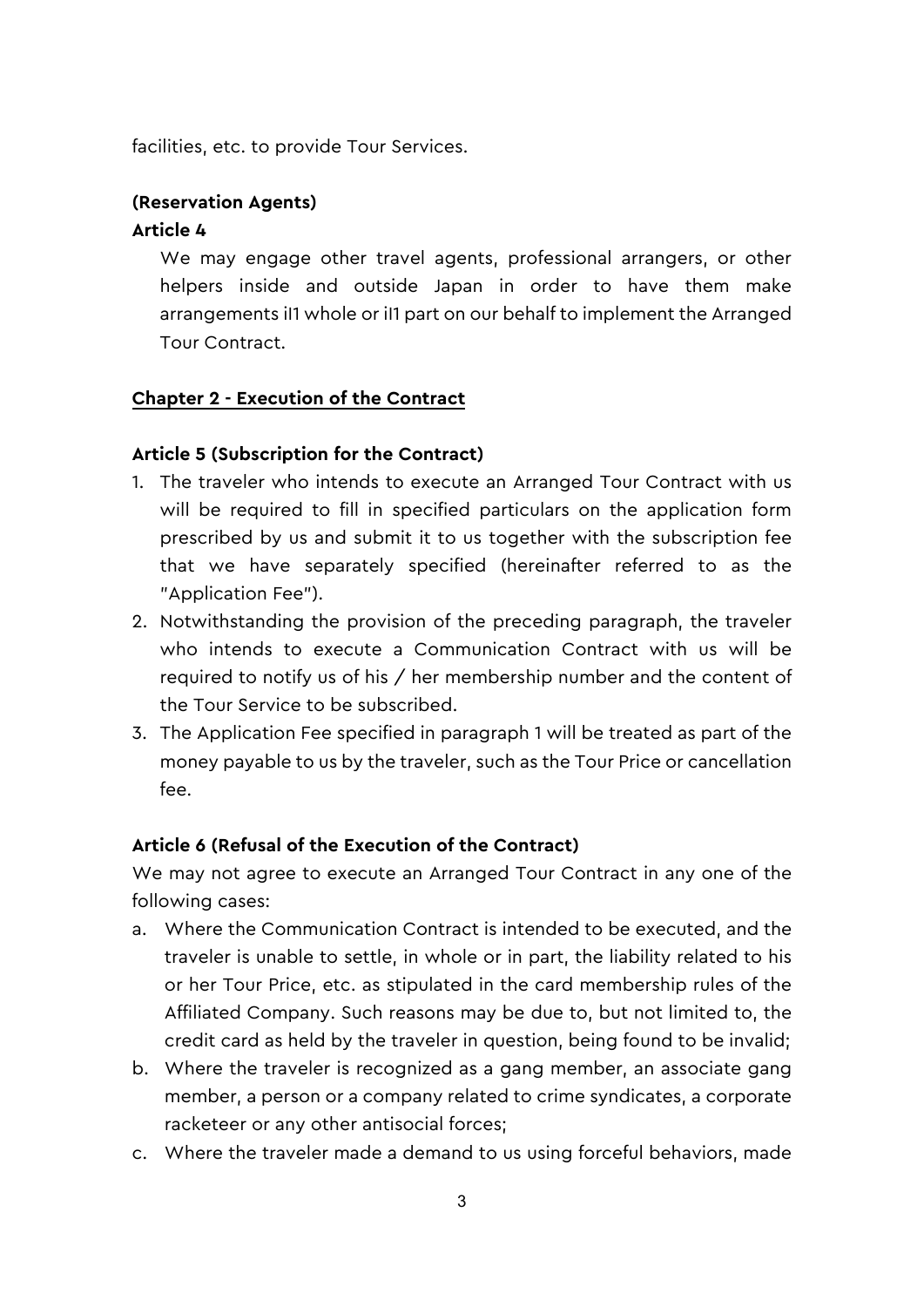unjust claims to us, made use of threatening acts or statements or violent acts or behavior in connection with any transaction between the parties, or made use of other acts or behavior equivalent to these;

- d. Where the traveler committed acts which may damage our credibility or obstruct our business by spreading false rumors, by using fraudulent means, or by force, or by other acts or behavior equivalent to these; or
- e. Where there is an inconvenience related to our business.

### **Article 7 (Time of the Execution of the Contract)**

- 1. The Arranged Tour Contract will be executed when we have accepted the execution of the Contract and have received the Application Fee specified in Article 5, paragraph 1.
- 2. Notwithstanding the provision of the preceding paragraph, the Communication Contract shall be executed when we have sent out a notice to the effect that we accept the application described in Article 5, paragraph 2. However, in the case that an Electronic Consent Notice is sent out under the said Contract, the Contract will be considered executed when the said notice reaches the traveler.

### **Article 8 (Special Rules Related to the Execution of the Contract)**

- 1. Notwithstanding the provision of Article 5, paragraph 1, we may execute the Arranged Tour Contract merely by accepting the execution of the Contract under a Special Contract entered into in writing without receiving payment of the Application Fee.
- 2. In the case of the preceding paragraph, the time of the execution of the Arranged Tour Contract shall be stated in the document described in the preceding paragraph.

# **Article 9 (Special Rules Related to Tickets and Accommodation Coupons, etc.)**

- 1. Notwithstanding the provisions of Article 5, paragraph 1 and the preceding Article, paragraph 1, we may accept subscription orally when the Arranged Tour Contract, with the purpose to only arrange for transportation services or accommodation services, requires us to deliver a document indicating the right to receive the offering of the said Tour Service in exchange for the Tour Price.
- 2. In the case of the preceding paragraph, the Arranged Tour Contract shall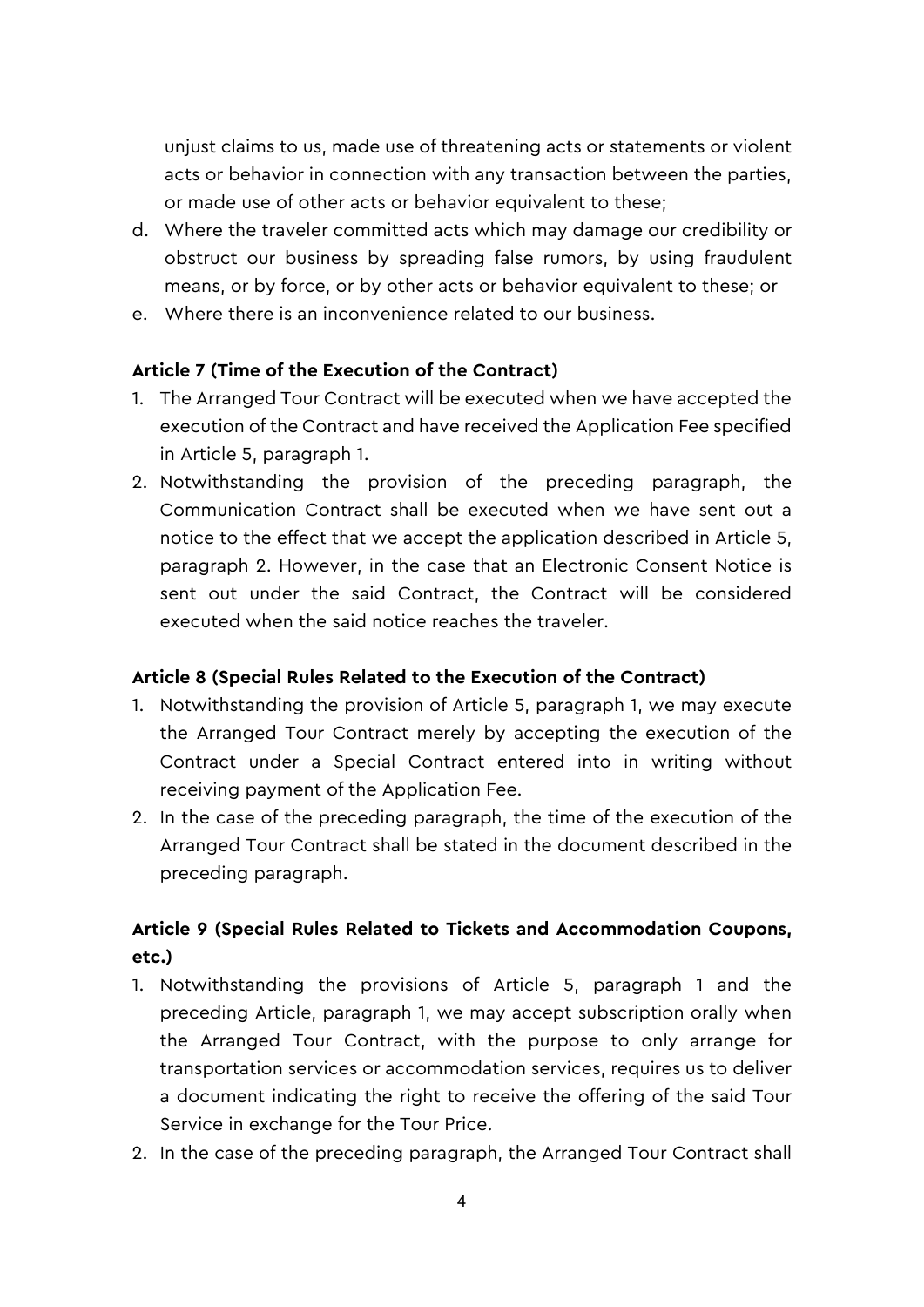be executed when we accept the execution of the Contract.

### **Article 10 (Contract Document)**

- 1. Promptly after the execution of the Arranged Tour Contract, we will deliver to the traveler a document that describes particulars concerning the itinerary, content of the Tour Service, the Tour Price, other conditions of the Tour, as well as matters concerning our Company's responsibility (hereinafter referred to as the "Contract Document"). There are cases, however, where we do not deliver the said Contract Document when we deliver a document indicating the right to receive all the Tour Service, such as transportation tickets, accommodation coupons and other services which we have arranged.
- 2. Where we have delivered the Contract Document described in the preceding paragraph, the scope of the Tour Service for which we will be responsible to arrange for under the Arranged Tour Contract will be as stated in the said Contract Document.

### **Article 11 (Method of Utilizing Telecommunication Technology)**

- 1. Instead of physically delivering to the traveler the document or the Contract Document to be delivered at the time when the traveler is about to execute the Arranged Tour Contract which describes details such as the itinerary, content of the Tour Service, the Tour Price, other conditions of the Tour, and matters regarding our responsibility, when we have provided the traveler, with his/her prior consent, with such details to be described in the said document (hereinafter referred to in this Article as the "Described Details ") by means of utilizing telecommunications technology, we will confirm that the Described Details have been recorded on a file as equipped in the communications equipment used by the traveler.
- 2. In the case of the preceding paragraph, when the communications equipment used by the said traveler is not equipped with a file for recording the Described Details, we will record the Described Details on a file (confined for exclusive use of said traveler) as equipped in the communications equipment used by us, and confirm that said traveler has viewed the Described Details.

### **Chapter 3 - Alteration and Cancellation of the Contract**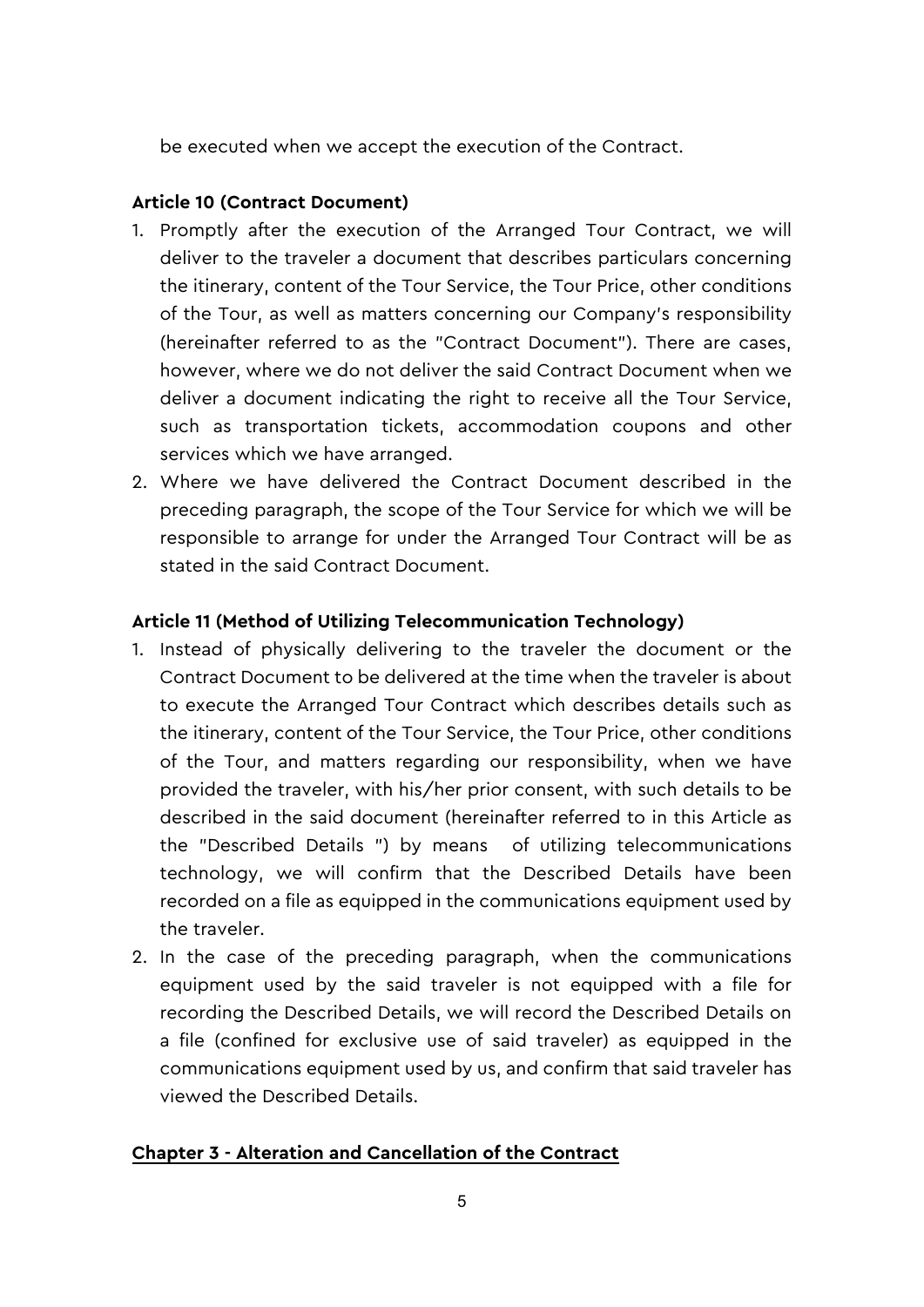#### **Article 12 (Alteration of Content of Contract)**

- 1. The traveler may request us to change the content of the Arranged Tour Contract, such as itinerary, content of Tour Service, and other conditions of the Arranged Tour Contract, etc., in which case we will try to accommodate the traveler's request to the extent possible.
- 2. Where the content of the Arranged Tour Contract is changed at the request of the traveler pursuant to the preceding paragraph, the traveler will be required to bear the cancellation fees and penalty charges payable to the transportation and accommodation facilities, etc. and other expenses required to change arrangements, where arrangements already made are being cancelled, and in addition, the traveler will be required to pay to us our prescribed handling charge for the changes. Furthermore, the increase or decrease of the Tour Price arising from such changes of the content of the Arranged Tour Contract shall be borne by the traveler.

#### **Article 13 (Discretionary Cancellation by the Traveler)**

- 1. The traveler may cancel the Arranged Tour Contract in whole or in part at any time.
- 2. When the Arranged Tour Contract has been cancelled pursuant to the provision of the preceding paragraph, the traveler will be required to pay the cancellation fee, penalty charge, and other expenses already paid or payable to the transportation and accommodation facilities, etc., as well as the handling charge for the cancellation as prescribed by our Company as well as the handling charge that we were to receive, in return for the Tour Service already received, or for the Tour Service not yet received.

#### **Article 14 (Cancellation Due to Causes Attributable to the Traveler)**

- 1. We may cancel the Arranged Tour Contract in one of the following instances:
	- a. If the traveler does not pay the Tour Price by the specified due date;
	- b. Where the Communication Contract has been executed, but the traveler has become unable to settle his/her liability related to the Tour Price, etc. in whole or in part according to the membership rules of the Affiliated Company, due to such causes as the credit card held by the traveler becoming invalid; or
	- c. When it is found that the traveler falls under any of Article 6, items b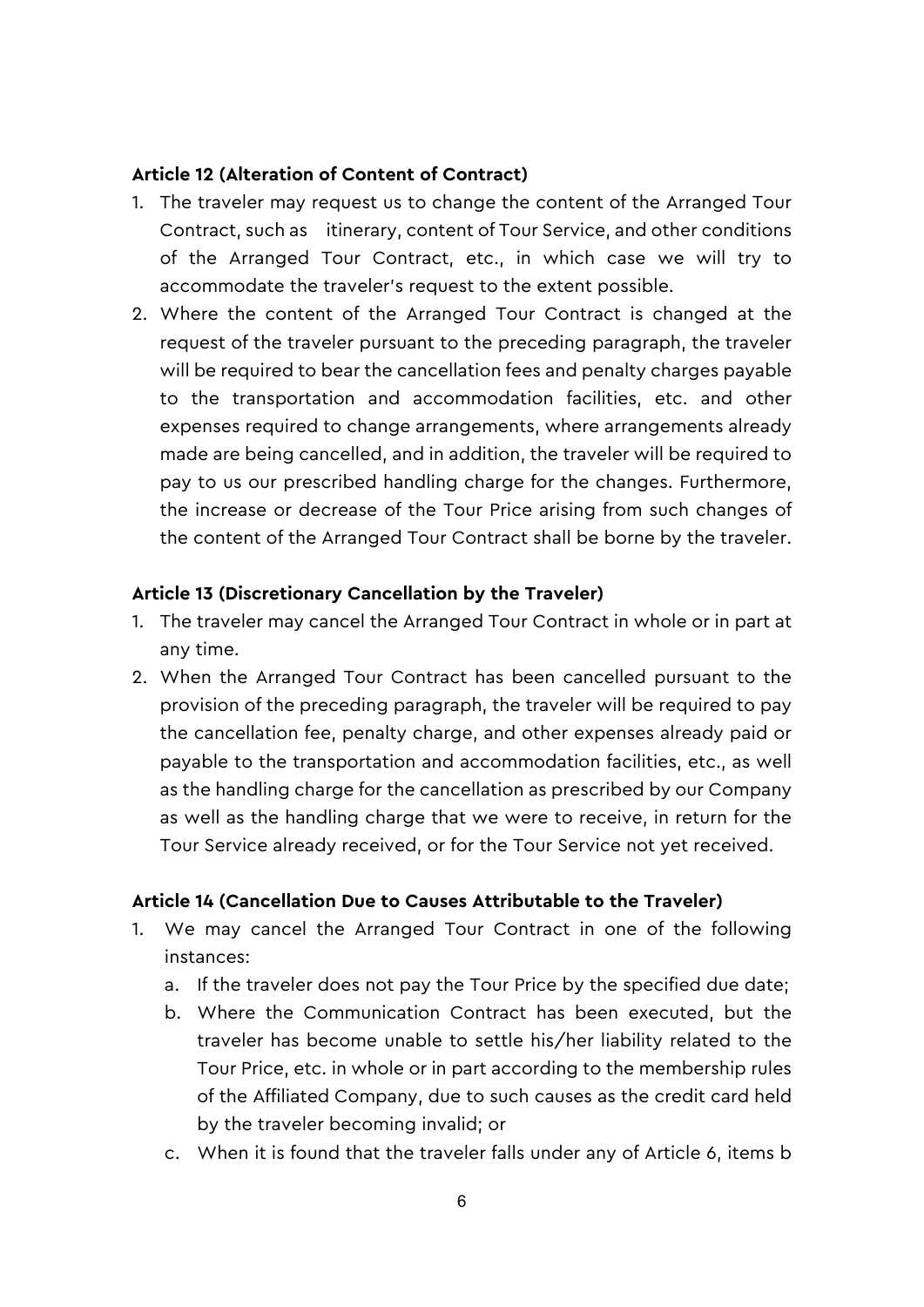through d.

2. When the Arranged Tour Contract has been cancelled pursuant to the provision of the preceding paragraph, the traveler will be required to bear the cancellation fee, penalty charge, and other expenses already paid or payable to the transportation and accommodation facilities, etc. for the Tour Service not yet received, and in addition, to pay to us the handling charge for the cancellation procedures as prescribed by our Company as well as the handling charge that our Company would have received.

### **Article 15 (Cancellation Due to Causes Attributable to Our Company)**

- 1. When the arrangement for the Tour Service become impossible due to causes attributable to us, the traveler may cancel the Arranged Tour Contract.
- 2. When the Arranged Tour Contract has been cancelled pursuant to the provision of the preceding paragraph, we will reimburse to the traveler the Tour Price already receive d, after deducting the expenses already paid to the transportation and accommodation facilities, etc. in return for the Tour Service already received by the traveler, as well as the expenses payable after the cancellation for the Tour Service already received.
- 3. The provision of the preceding paragraph will not prevent the traveler from claiming compensatory damages against us.

### **Chapter 4 - Tour Price**

### **Article 16 (Tour Price)**

- 1. The traveler will be required to pay the Tour Price no later than the period prescribed by our Company which is prior to the start of the Tour.
- 2. When the Communication Contract has been executed, we will receive payment of the Tour Price by using the card of the Affiliate Company without obtaining the traveler's signature on the voucher prescribed by us, in which case the Date Card Used shall be considered the date when we have informed the traveler of the content of the Tour Service determined by us.
- 3. We may change the Tour Price prior to the start of the Tour, when changes in the Tour Price have occurred caused by revisions to the fares and charges of transportation and accommodation facilities, etc., changes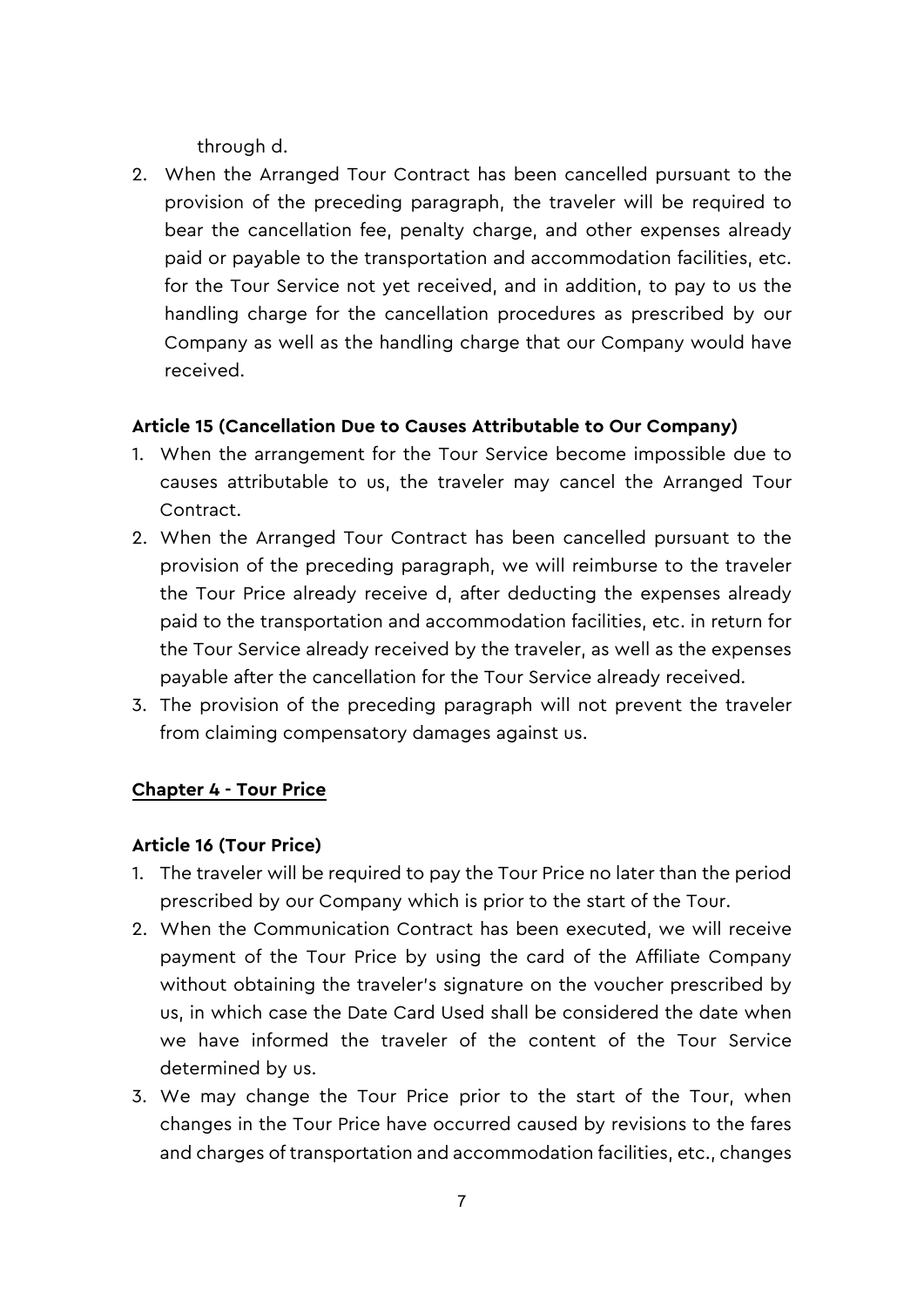in foreign exchange rates, etc.

- 4. In the case of the preceding paragraph, the increase or decrease of the Tour Price shall be borne by the traveler.
- 5. When we have executed the Communication Contract with the traveler, and expenses payable by the traveler have accrued under the provisions of Chapter 3 and Chapter 4, we will receive payment of the said expenses by using the card of the Affiliate Company without obtaining the traveler's signature on the prescribed voucher. In this case, the Date Card Used shall be considered the date when we inform the traveler of the amount of the expenses payable to us by the traveler or the amount reimbursable by us to the traveler. However, where we have cancelled the Arranged Tour Contract pursuant to the provision of Article 14, paragraph 1, item b, the traveler will be required to pay to us the expenses, etc. payable to us by the traveler by no later than the date set by us using the method prescribed by us.

### **Article 17 (Settlement of the Tour Price)**

- 1. Where the amount of the expenses paid by us to the transportation and accommodation facilities, etc. to arrange for the Tour Service, which is to be borne by the traveler, and the handling charge (hereinafter referred to collectively as the "Tour Price Settled") does not agree with the amount we have already received as the Tour Price, we will settle the Tour Price promptly after the Tour finishes, in accordance with the provisions of the following two paragraphs.
- 2. If the Tour Price Settled exceeds the amount already received by us as the Tour Price, the traveler will be required to pay the difference to us.
- 3. If the Tour Price Settled is less than the amount already received by us as the Tour Price, we will reimburse the difference to the traveler.

#### **Chapter 5 - Arrangement for Organizations and Groups**

#### **Article 18 (Arrangement for Organizations and Groups)**

We will apply the provisions of this Chapter to the execution of the Arranged Tour Contract where we have received subscriptions from two or more travelers who are to travel the same route at the same time, by appointing a responsible person to represent them (hereinafter referred to as the "Contract Representative").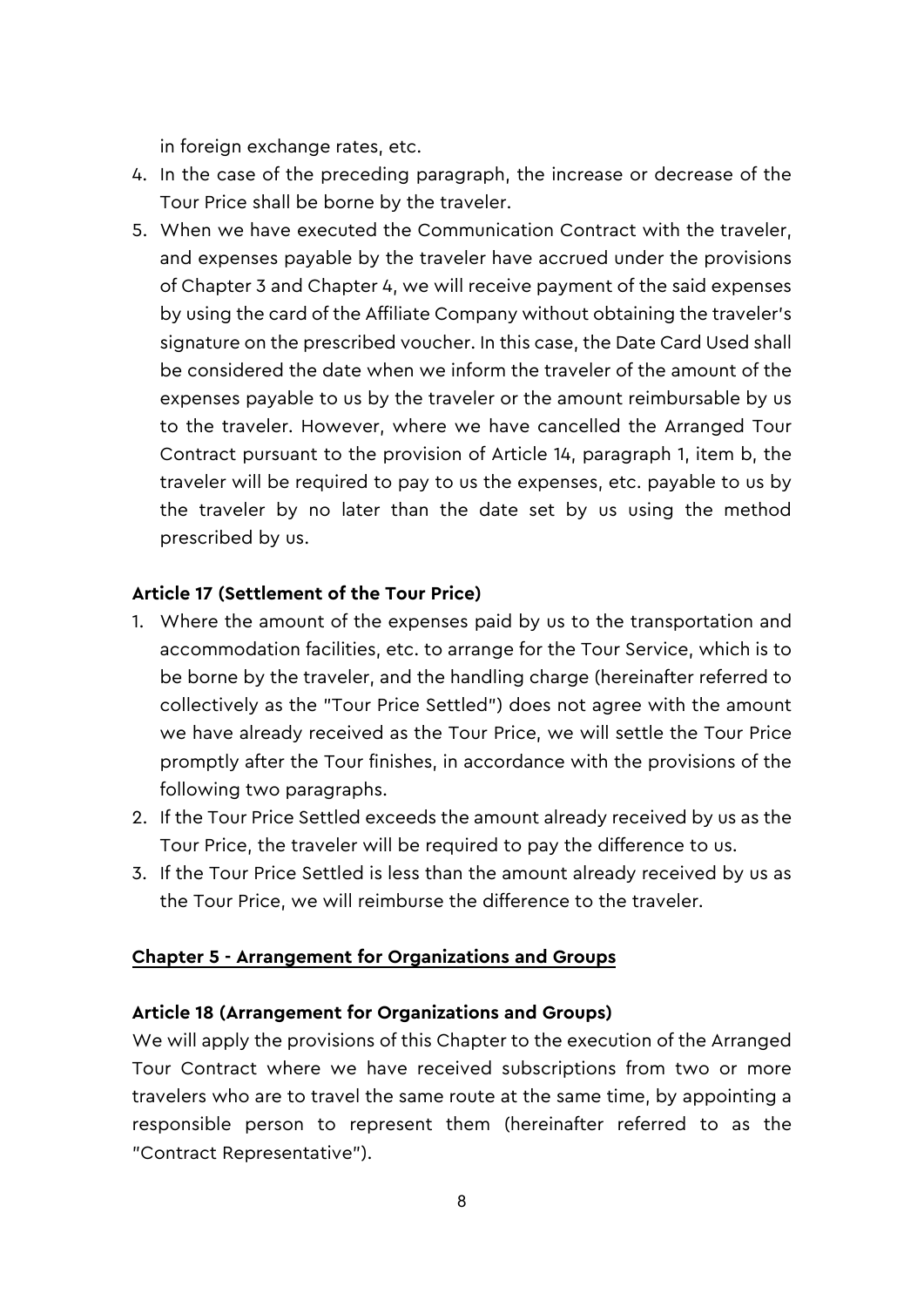#### **Article 19 (Contract Representative)**

- 1. Unless a Special Contract is made, we will consider the Contract Representative as the person holding all the power of representation concerning the execution of the Arranged Tour Contract for the travelers who compose his /her organization or group (hereinafter referred to as the "Constituent Members" ), and we will conduct all transactions concerning the tour business related to the said organization or group and the business specified in Article 22, paragraph 1 with the Contract Representative.
- 2. The Contract Representative will be required to submit a list of the Constituent Members or inform us of the number of the Constituent Members by the date set by us.
- 3. We will not be held responsible for any liability or obligation to the Constituent Members which the Contract Representative currently assumes or is expected to assume in the future.
- 4. Where the Contract Representative does not accompany his/her organization or group, one of the Constituent Members appointed by the Contract Representative beforehand shall be considered by us as the Contract Representative after the start of the Tour.

### **Article 20 (Special Rules for the Execution of the Contract)**

- 1. Notwithstanding the provision of Article 5, paragraph 1, when we execute the Arranged Tour Contract with the Contract Representative, we may accept the execution of the Arranged Tour Contract without receiving payment of the Application Fee.
- 2. When we execute the Arranged Tour Contract with the Contract Representative without receiving payment of the Application Fee under the provision of the preceding paragraph, we will deliver to the Contract Representative a document stating to that effect, and the Arranged Tour Contract will be considered to be executed upon our delivery of said document.

#### **Article 21 (Change of Constituent Members)**

1. When the Contract Representative has expressed a wish to change some of the Constituent Members, we will accommodate his/her wish to the extent possible.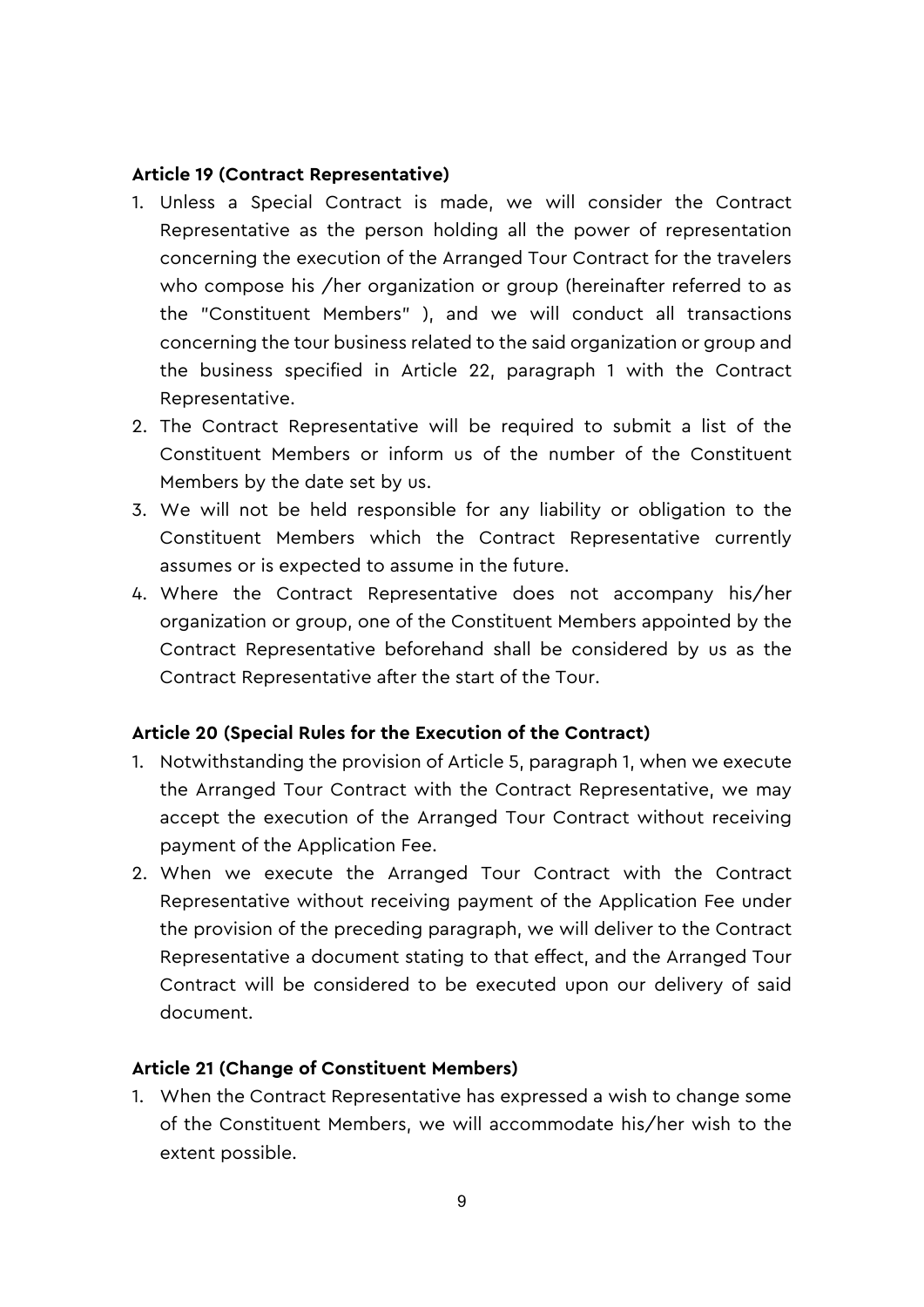2. The increase or decrease of the Tour Price arising from the change described in the preceding paragraph and the expenses required for the said change shall be borne by the Constituent Members.

### **Article 22 (Escort Service)**

- 1. We may provide escort services at the request of the Contract Representative by having a tour escort accompany the organization or group.
- 2. In general, the content of the escort service to be performed by the tour escort will be services required for conducting the Tour of the organization or group as a group according to the itinerary determu1ed beforehand.
- 3. In general, the service hours during which the tour escort will provide the escort services will be from 8:00 to 20:00 hours local time.
- 4. When we offer escort services, the Contract Representative will be required to pay to us our prescribed escort service charge.

### **Chapter 6 – Responsibility**

### **Article 23 (Responsibility of Our Company)**

- 1. In the course of implementing the Arranged Tour Contract, we will be responsible for compensating for damage caused to the traveler by willful misconduct or negligence by our Company or by our agent who has been engaged by us to make arrangements on our behalf under the provision of Article 4 (hereinafter referred to as the "Reservation Agent"), but only if notice has been given to us within two years from the day immediately following the day when the said damage occurred.
- 2. Where the traveler has suffered damage due to causes beyond the control of our Company or our Reservation Agent, such as acts of God, acts of war, civil commotion, suspension of Tour Services by transportation and accommodation facilities, etc., orders from government and other public agencies, and other such causes, we will not be held responsible to indemnify, except in the case of the preceding paragraph.
- 3. With regards to damage caused to baggage as described in paragraph 1, notwithstanding the provision of the said paragraph, we will indemnify up to the maximum amount of ¥150,000 per traveler (except where the said damage has been caused by us by willful misconduct or gross negligence),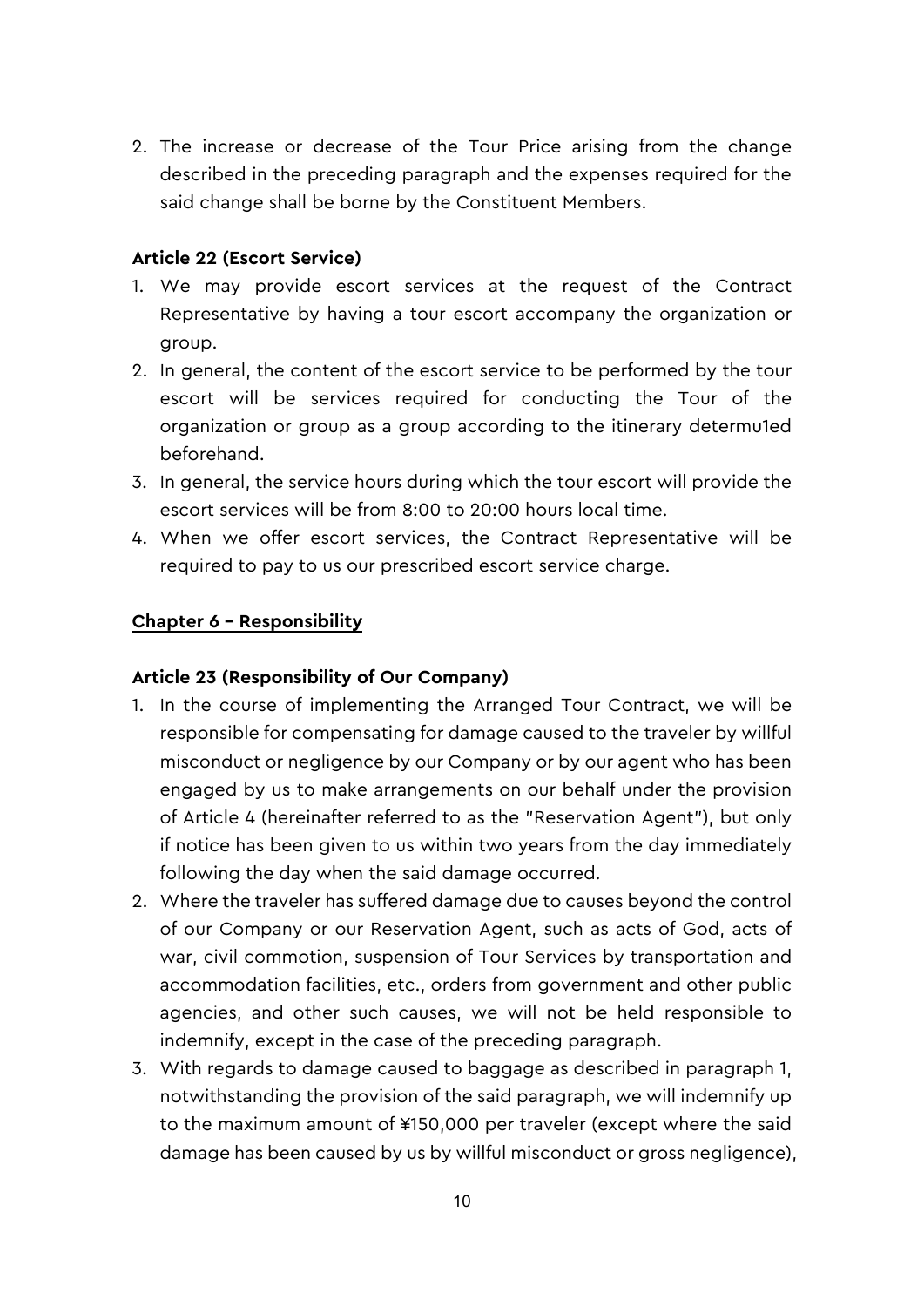only if we have been notified of the said damages within 14 days in the case of a Domestic Trip and within 21 days in the case of an Overseas Trip, respectively, from the day immediately following the day when the said damage occurred.

### **Article 24 (Responsibility of the Traveler)**

- 1. If we suffer damage due to the willful misconduct or negligence of the traveler, the said traveler will be required to compensate us for the said damage.
- 2. When the traveler executes the Arranged Tour Contract, the traveler will be required to make efforts to understand the content of the Arranged Tour Contract, such as the rights, obligations, etc. of the traveler, by utilizing the information provided by us.
- 3. Should the traveler realize that the Tour Service being offered differs from that as stated in the Contract Document after the Tour starts, in order for the traveler to smoothly receive the Tour Service as described in the Contract Document, the traveler will be required to report promptly to us, our Reservation Agent, or the provider of the said Tour Service at the location that is being toured.

# **Chapter 7 - Business Guarantee Bonds (If Not a Security Member of the Association of Travel Agents)**

### **Article 25 (Business Guarantee Bonds)**

- 1. The traveler or the Constituent Member, who has executed the Arranged Tour Contract with us, is entitled to be reimbursed from business guarantee bonds deposited by us, under the provision of Article 7, paragraph 1 of the Travel Agency Law in conjunction with claims arising from said transaction.
- 2. The name and location of the deposit office where we have deposited the business guarantee bonds are as follows:
	- a. Name
	- b. Location

# **Chapter 7 - Compensation Business Guarantee Bonds (If a Security Member of the Association of Travel Agents)**